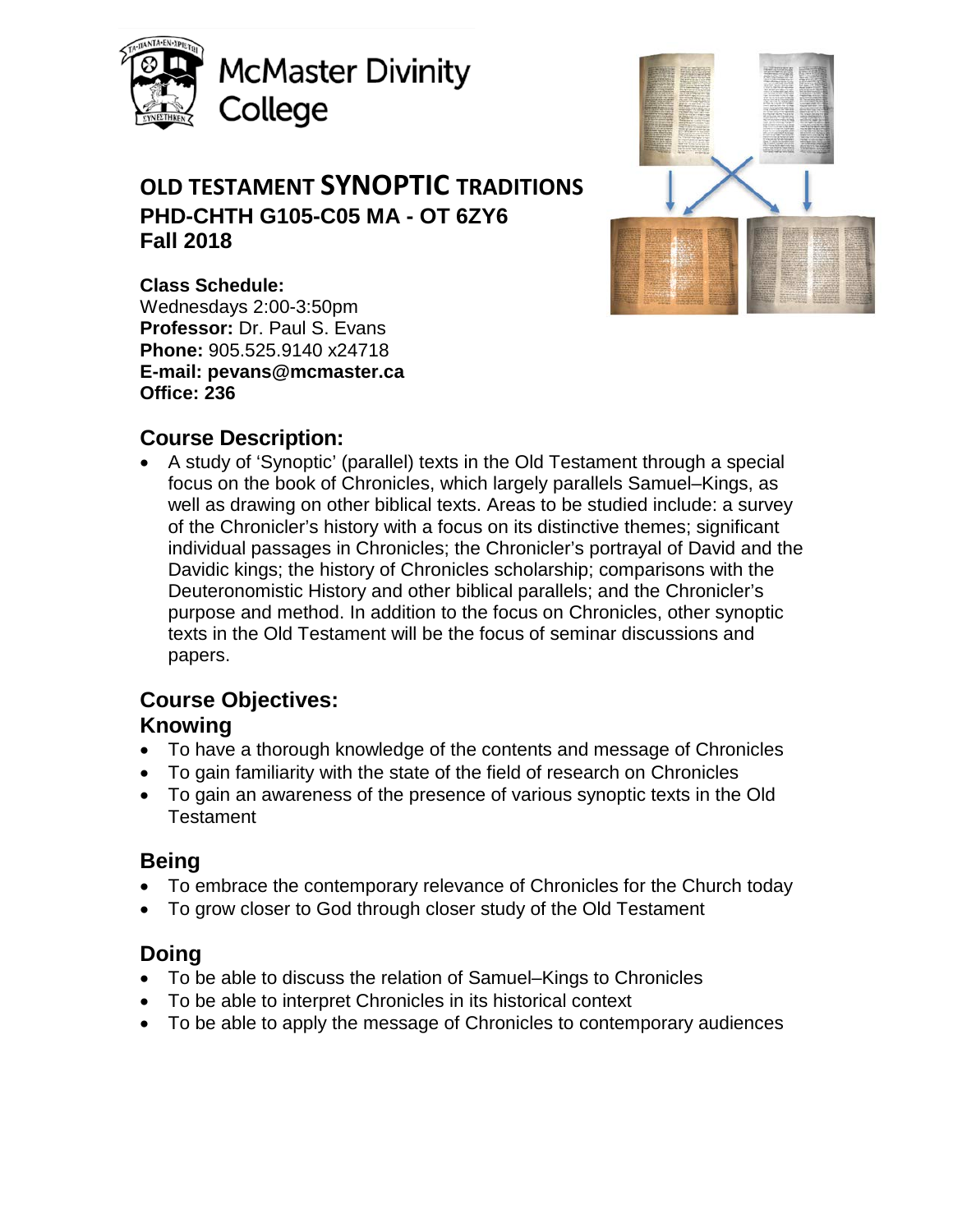## **Required Texts:**

- Sara Japhet. *The Ideology of the Book of Chronicles and Its Place in Biblical Thought*. Winona Lake, Ind.: Eisenbrauns, 2009.
- Evans, Paul S. and Tyler F. Williams eds. *Chronicling the Chronicler: The Book of Chronicles and Early Second Temple Historiography*. Winona Lake: Eisenbrauns, 2013.
- Articles distributed to the class.

### **Textbook Purchase:**

All required textbooks for this class are available from the College's book service, READ On Bookstore, Room 145, McMaster Divinity College. Texts may be purchased on the first day of class. For advance purchase, you may contact READ On Bookstores, 5 International Blvd, Etobicoke, ON M9W 6H3: phone 416-620-2934; fax 416-622-2308; e-mail [books@readon.ca.](mailto:books@readon.ca) Other book services may also carry the texts.

### **Course Evaluation**

*The assignments and their weights are as follows:*

- **10% - Class Participation**: This course is designed as a graduate seminar. The professor will begin with some introductory lecture but the majority of the course will be student-led discussions and presentations. Classroom experiences will be collaborative, with both students and professor engaged in the learning process together. Students must attend every class and come prepared to actively contribute to class discussions. Therefore, assigned readings and assigned research must be completed before class time in order for both the individual student and the broader class to benefit.
- **20% - Leading Class Discussion.** Each student will take **two** turns leading the class discussion. Preparation for leading the discussion will require extra reading and independent research on behalf of the discussion leader. Each presentation must take the form of a brief initial presentation (summarizing the monograph read) and the facilitation of further discussion on the topic. Presentation notes are due before class (to the professor via email). Topics for discussion are listed below in the course schedule.
- **30% - Research Paper on Chronicles: 20 pages.** Due Oct 17, 2018. No extensions will be given. Papers must be double-spaced, using 12pt Times New Roman font throughout (footnotes should be 10pt Times New Roman font). The bibliography must contain at least 20 items of varied secondary sources (commentaries, theological dictionaries, specialized books) including *at least* 3 articles from peer reviewed / refereed journals. *By way of supplement* to these 20 sources, a student may use a *maximum* of 2 internet resources. Students are responsible for the quality of the sources chosen. These secondary sources do not include primary sources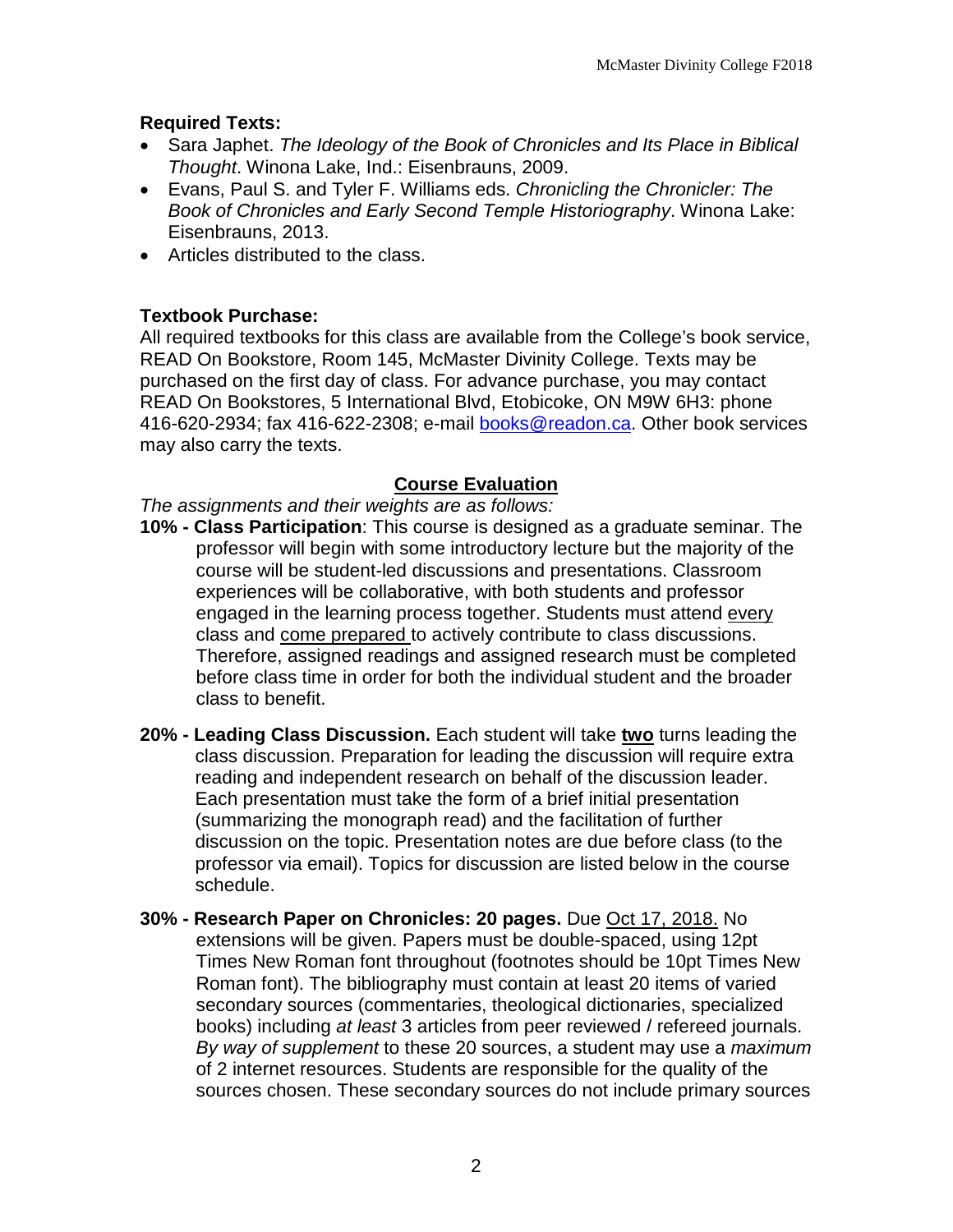Each source listed must be drawn on in the paper and evidenced in the footnotes etc. *Research Topic must be approved by your professor.*

**40% - Research Paper on Chosen Synoptic Text. 25 pages**. Though the main focus in this course is on Chronicles, students may choose any synoptic text from the Old Testament on which to focus for this paper; however, this paper can also be on Chronicles if desired. Students will write a complete draft of the paper by Nov 27, 2018 and submit the paper electronically to the professor who will distribute the paper electronically to students. Students will be divided into groups of 3 or 4 and each student will present their paper (a 20 minute version) to the group, in class, on Nov 28, 2018. After the presentations each student will read each group member's draft paper (distributed electronically to students) and offer critical feedback via email by Dec 5, 2018. Students will then revise their paper in light of the feedback received and submit the final version to the professor by Dec 12, 2018. *Research Topic must be approved by your professor.*

# **College Style for Submission of Written Work**

All stylistic considerations (including but not limited to questions of formatting, footnotes, and bibliographic references) must conform to the McMaster Divinity College Style Guidelines for Essays and

Theses [https://mcmasterdivinity.ca/sites/default/files/documents/mdcstyleguide.p](https://mcmasterdivinity.ca/sites/default/files/documents/mdcstyleguide.pdf) [df](https://mcmasterdivinity.ca/sites/default/files/documents/mdcstyleguide.pdf)

Failure to observe appropriate form will result in grade reductions.

All papers to be submitted in electronic format only (a pdf file)—no hardcopies! Email to pevans@mcmaster.ca. Include your last name in the file name of your attachment (e.g., evans.researchpaper.pdf). To avoid late marks papers must be received before the end of the calendar day on which they are due (i.e., before midnight Eastern Standard Time).

## **Policy concerning late papers**

Extensions for papers will not be given except in very exceptional circumstances. (serious illness, family crises, etc.). Busy-ness, holidays, computer problems etc. are not legitimate reasons to grant extensions. Late assignments will be docked at the rate of 2% per day for the first 7 days (including weekends) and 4% per day after that. All assignments must be received by **Dec 12** in order to avoid a failing grade in the class.

## **Academic Honesty:**

Academic dishonesty is a serious offence that may take any number of forms, including plagiarism, the submission of work that is not one's own or for which previous credit has been obtained, and/or unauthorized collaboration with other students. Academic dishonesty can result in severe consequences, e.g., failure of the assignment, failure of the course, a notation on one's academic transcript, and/or suspension or expulsion from the College. Students are responsible for understanding what constitutes academic dishonesty. Please refer to the Divinity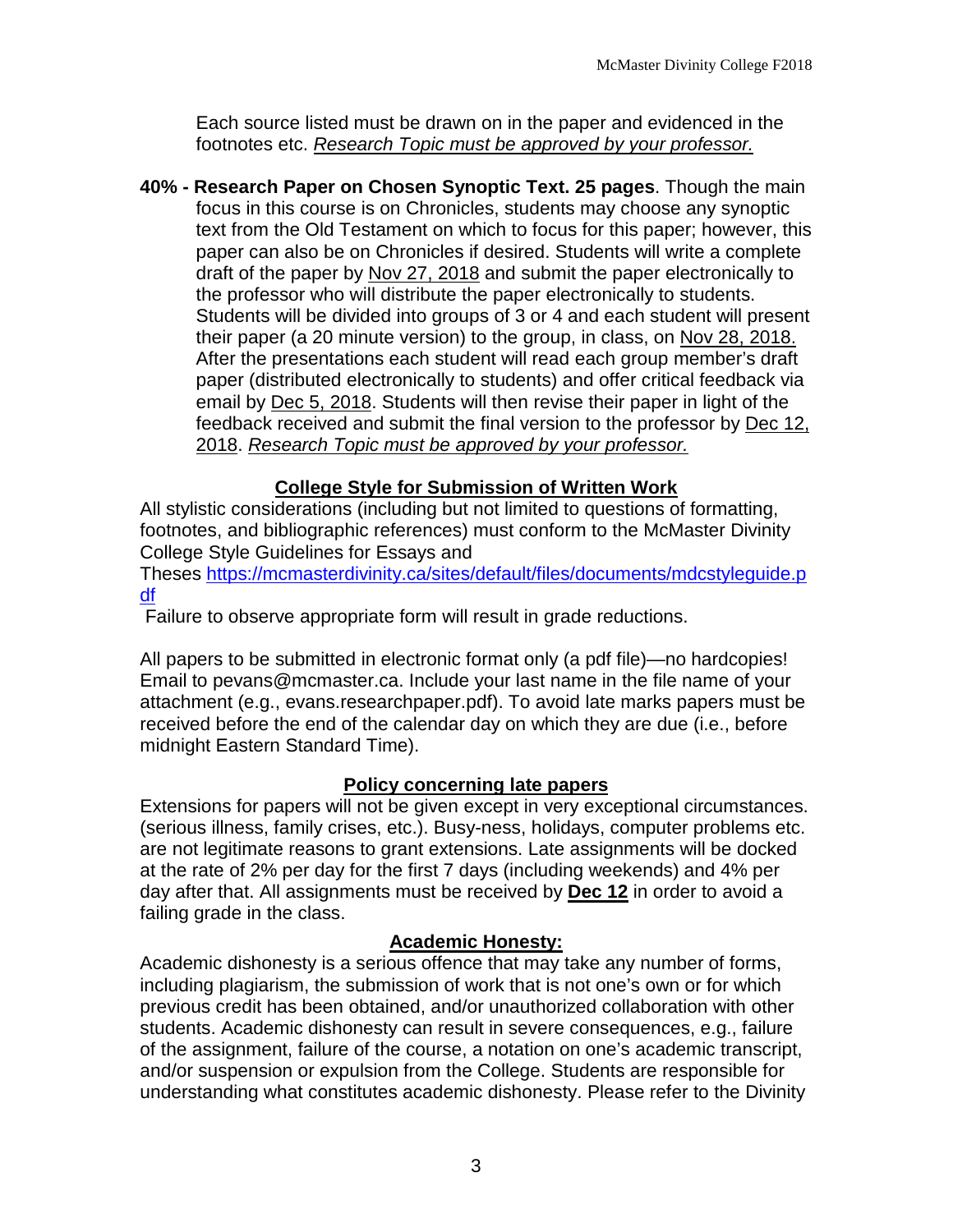### College Statement on Academic Honesty

~<http://www.mcmasterdivinity.ca/programs/rules-regulations>

| Date            | Lecture                                                                                                                  | <b>Readings due</b>                                                                                                                                                                                                                                                                                                                                                                                                                                                                                                                                                                                                                                                                                                                                                                                                       | <b>Assignment</b><br>due |
|-----------------|--------------------------------------------------------------------------------------------------------------------------|---------------------------------------------------------------------------------------------------------------------------------------------------------------------------------------------------------------------------------------------------------------------------------------------------------------------------------------------------------------------------------------------------------------------------------------------------------------------------------------------------------------------------------------------------------------------------------------------------------------------------------------------------------------------------------------------------------------------------------------------------------------------------------------------------------------------------|--------------------------|
| Sept 12         | А.<br>Introduction - Synoptics<br>В.<br>Chronicles in Past Research<br>Chr and Ezr-Neh<br>a.<br>b.<br>Date of Chronicles |                                                                                                                                                                                                                                                                                                                                                                                                                                                                                                                                                                                                                                                                                                                                                                                                                           |                          |
| Sept 19         | The Synoptic Problem: Chr's<br>А.<br>relationship to other biblical<br>books<br>Genre of Chronicles<br>В.                | SMcKenzie, Steven L. The Chronicler's Use of the<br>Deuteronomistic History. Atlanta: Scholars Press, 1985.<br>•Cross, Frank Moore. "A Reconsideration of the Judean<br>Restoration." JBL 94 (1975) 1-18.<br>•Lemke, W. "The Synoptic Problem in the Chronicler's<br>History." HTR 58 (1965) 349–63.<br>•McKenzie, Steven L. "The Chronicler as Redactor," Pages<br>70–90 in in The Chronicler as Author. Ed. M. Patrick Graham<br>and Steven L. McKenzie. JSOTSup 263. Sheffield: Sheffield<br>Academic Press, 1999.<br>• Auld, A. Graeme. "What Was the Main Source of the Books"<br>of Chronicles?" Pages 91-135 in The Chronicler as Author.<br>Ed. M. Patrick Graham and Steven L. McKenzie. JSOTSup<br>263. Sheffield: Sheffield Academic Press, 1999.                                                              |                          |
| Sept 26         | Genre of Chronicles<br>А.                                                                                                | SSchweitzer, Steven James, Reading Utopia in Chronicles.<br>Library of Hebrew Bible/Old Testament studies, 442. New<br>York: T&T Clark, 2007.<br>•Jonker, Louis C. "Reforming History: The Hermeneutical<br>Significance of the Books of Chronicles." VT 57 (2007) 21–<br>44.<br>• Knoppers, Gary N. section on Rewritten Bible in 1 Chr 1–9<br>commentary.<br>•Mitchell, Christine. "Otherness and Historiography in<br>Chronicles." Pages 93-109 in Historiography and Identity<br>(Re)Formulation in Second Temple Historiographical<br>Literature. Edited by Louis Jonker. New York: T & T Clark,<br>2010.                                                                                                                                                                                                            |                          |
| Oct 3<br>Oct 17 | <b>Historicity of Chronicles</b><br>А.<br>A. Eschatology in Chronicles                                                   | SKalimi, Isaac. An Ancient Israelite Historian: Studies in the<br>Chronicler, His Time, Place and Writing. Studia Semitica<br>Neerlandica, 46. Assen: Van Gorcum, 2005.<br>•Ben Zvi, Ehud. "The Chronicler as Historian: Building<br>Texts," Pages 132-149 in The Chronicler as Historian. Ed.<br>Matt Patrick Graham, et al. JSOTSup, 238. Sheffield:<br>Sheffield Academic Press, 1997.<br>• Knoppers, Gary N. "History and Historiography: The Royal<br>Reforms," Pages 178-203 in The Chronicler as Historian. Ed.<br>Matt Patrick Graham, et al. JSOTSup, 238. Sheffield:<br>Sheffield Academic Press, 1997.<br>• Klein, Ralph W. "How Many in a Thousand?" Pages 270-<br>282 in The Chronicler as Historian. Ed. M Patrick Graham, et<br>al. JSOTSup, 238. Sheffield: Sheffield Academic, 1997.                     | *Chronicles              |
|                 |                                                                                                                          | SKelly, Brian E. Retribution and Eschatology in Chronicles.<br>JSOTSup, 211. Sheffield: Sheffield Academic Press, 1996.<br>• Williamson, H. G. M. "Eschatology in Chronicles." Tyndale<br><i>Bulletin</i> 28 (1977) 115–154.<br>•Saebø, Magne. "Messianism in Chronicles: Some Remarks to<br>the Old Testament Background of the New Testament<br>Christology." Horizons in Biblical Theology 2 (1980) 85-109.<br>•Schniedewind, William M. "King and Priest in the Book of<br>Chronicles and the Duality of Qumran Messianism." Journal<br>of Jewish Studies 45 (1994) 71-78.<br>•Boda, Mark J. "Gazing through the Cloud of Incense:<br>Davidic Dynasty and Temple Community in the Chronicler's<br>Perspective." Pages 217–247 in Chronicling the Chronicler.<br>Ed. Paul S. Evans and Tyler F. Williams. Winona Lake: | Research<br>Paper due    |

# Course Schedule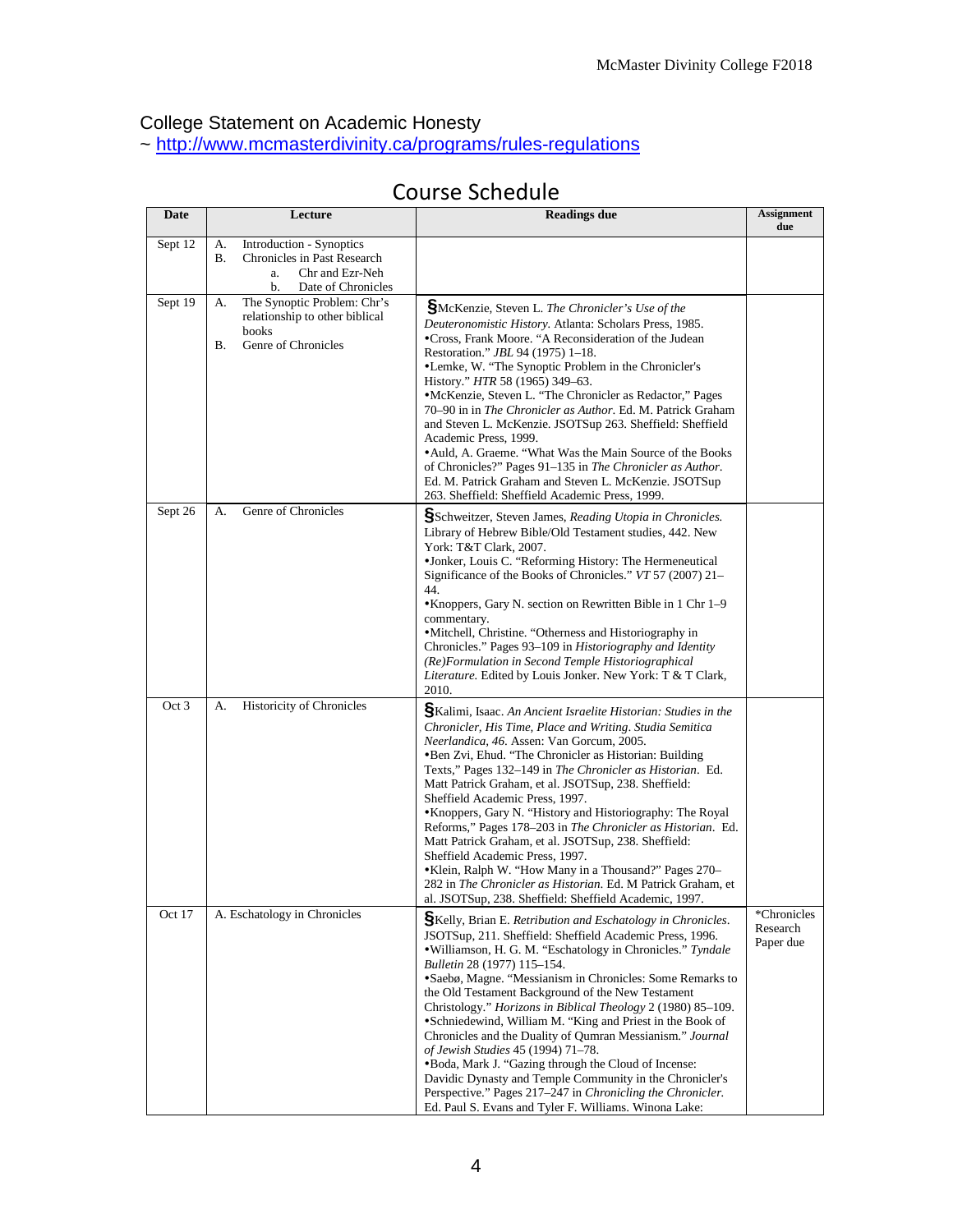|                           |                                                                                     | Eisenbrauns, 2013.                                                                                                                                                                                                                                                                                                                                                                                                                                                                                                                                                                                                                                                                                                                                                                                                                                                                                                                                                                                                        |                                            |
|---------------------------|-------------------------------------------------------------------------------------|---------------------------------------------------------------------------------------------------------------------------------------------------------------------------------------------------------------------------------------------------------------------------------------------------------------------------------------------------------------------------------------------------------------------------------------------------------------------------------------------------------------------------------------------------------------------------------------------------------------------------------------------------------------------------------------------------------------------------------------------------------------------------------------------------------------------------------------------------------------------------------------------------------------------------------------------------------------------------------------------------------------------------|--------------------------------------------|
|                           |                                                                                     |                                                                                                                                                                                                                                                                                                                                                                                                                                                                                                                                                                                                                                                                                                                                                                                                                                                                                                                                                                                                                           |                                            |
|                           | <b>Key Texts</b>                                                                    |                                                                                                                                                                                                                                                                                                                                                                                                                                                                                                                                                                                                                                                                                                                                                                                                                                                                                                                                                                                                                           |                                            |
| Oct 24                    | Genealogies<br>А.                                                                   | <b>Genealogies</b>                                                                                                                                                                                                                                                                                                                                                                                                                                                                                                                                                                                                                                                                                                                                                                                                                                                                                                                                                                                                        |                                            |
|                           | 1 Chr 10-11 / 1 Sam 31-2 Sam<br>В.<br>5 (Death of Saul and Coronation<br>of David)  | •Bodner, Keith. "Reading the Lists: Several Recent Studies of<br>the Chronicler's Genealogies." Pages 29–41 in Chronicling the<br><i>Chronicler.</i> Edited by Paul S. Evans and Tyler F. Williams.<br>Winona Lake: Eisenbrauns, 2013.<br>•Schweitzer, Steven James. "The Genealogies of 1 Chronicles<br>1–9: Purposes, Forms, and the Utopian Identity of Israel." in<br>Chronicling the Chronicler. Edited by Paul S. Evans and Tyler<br>F. Williams. Winona Lake: Eisenbrauns, 2013.<br><b>Death of Saul</b><br>.Zalewski, Saul. "The purpose of the story of the death of Saul<br>in 1 Chronicles 10." Vetus Testamentum 39 (1989) 449–467.<br>•Jonker, Louis C. "Revisiting the Saul Narrative in<br>Chronicles: Interacting with the Persian Imperial Context?"<br>Old Testament Essays 23 (2010) 283-305.                                                                                                                                                                                                          |                                            |
| Oct 31                    | A. 1 Chr 21 / 2 Sam 24 (the Census)                                                 | SSparks, James T. The Chronicler's Genealogies. Atlanta:                                                                                                                                                                                                                                                                                                                                                                                                                                                                                                                                                                                                                                                                                                                                                                                                                                                                                                                                                                  |                                            |
|                           |                                                                                     | Society of Biblical Literature, 2008.<br>. Wright, John W. "The Innocence of David in 1 Chronicles<br>21." JSOT 60 (1993) 87-105.<br>• Knoppers, Gary N. "Images of David in Early Judaism:<br>David as Repentant Sinner in Chronicles." Biblica 76 (1995)<br>449-470.<br>• Evans, Paul. "Divine Intermediaries in 1 Chronicles 21: An<br>Overlooked Aspect of the Chronicler's Theology." Biblica 85<br>$(2004)$ 545-558.<br>• Stokes, Ryan E. "The Devil Made David Do ItOr Did He?<br>The Nature, Identity, and Literary Origins of the Satan in 1<br>Chronicles 21:1." <i>JBL</i> 128 (2009) 91-106.<br>• Evans, Paul. "Let the Crime Fit the Punishment: The<br>Chronicler's Explication of David's 'Sin' in 1 Chronicles 21."<br>Pages 65-80 in Chronicling the Chronicler. Ed. Paul S. Evans<br>and Tyler F. Williams. Winona Lake: Eisenbrauns, 2013.                                                                                                                                                             |                                            |
| Nov <sub>7</sub>          | 2 Chr 28 / 2 Kgs 16 / Isa 7<br>А.<br>(Ahaz)                                         | STino, Jozef. King and Temple in Chronicles. Forschungen<br>Zur Religion Und Literatur Des Alten Und Neuen Testaments.<br>Vandenhoeck & Ruprecht, 2010.<br>• Evans, Paul S. "The Function of the Chronicler's Temple<br>Despoliation Notices in Light of Imperial Realities in Yehud."<br><i>JBL</i> 129 (2010) 31–47.<br>• Knoppers, Gary N. "Treasures Won and Lost: Royal<br>(Mis)appropriations in Kings and Chronicles." Pages 181–208<br>in <i>The Chronicler as Author</i> . Edited by M. Patrick Graham<br>and Steven L. McKenzie. Sheffield: Sheffield Academic 1999.<br>·Smelik, Klaas A. D. "The Representation of King Ahaz in 2<br>Kings 16 and 2 Chronicles 28." Pages 143–185 in<br>Intertextuality in Ugarit and Israel. Leiden: Brill, 1998.<br>• Evans, Paul S. "Prophecy Influencing History: Dialogism in<br>the Chronicler's Ahaz Narrative." Pages 143-165 in Prophets<br>and Prophecy in Ancient Israelite Historiography. Ed. Mark J<br>Boda and Lissa Wray-Beal. Winona Lake: Eisenbrauns, 2013. |                                            |
| Nov $14$<br><b>Nov 28</b> | 2 Chr 29-32 / 2 Kgs 18-20<br>А.<br>(Hezekiah)<br>A. Presentation of Research Papers | •Moriarty, Frederick L. "Chronicler's account of Hezekiah's<br>reform." Catholic Biblical Quarterly 27 (1965) 399-406.<br>• Knoppers, Gary N. "A Reunited Kingdom in Chronicles?"<br>Proceedings (Grand Rapids, Mich.) 9 (1989) 74-88.<br>• Throntveit, Mark A. "Hezekiah in the Books of Chronicles."<br>Society of Biblical Literature Seminar Papers (1988) 302–311.<br>• Evans, Paul S. "Historia or Exegesis? Assessing the<br>Chronicler's Hezekiah-Sennacherib Narrative." Pages 103-<br>120 in <i>Chronicling the Chronicler.</i> Ed. Paul S. Evans and<br>Tyler F. Williams. Winona Lake: Eisenbrauns, 2013.<br>• Abadie, Philippe. "From the Impious Manasseh (2 Kings 21)                                                                                                                                                                                                                                                                                                                                      | *Draft of                                  |
|                           | B. 2 Chr 33 / 2 Kgs 21 (Manasseh)                                                   | to the Convert Manasseh (2 Chronicles 33): Theological<br>Rewriting by the Chronicler." Pages 89–104 in Chronicler as<br>Theologian. London/New York: T & T Clark, 2003.<br>•Ben Zvi, Ehud. "Reading Chronicles and Reshaping the                                                                                                                                                                                                                                                                                                                                                                                                                                                                                                                                                                                                                                                                                                                                                                                         | Paper on<br>Synoptic<br>Text due<br>Nov 27 |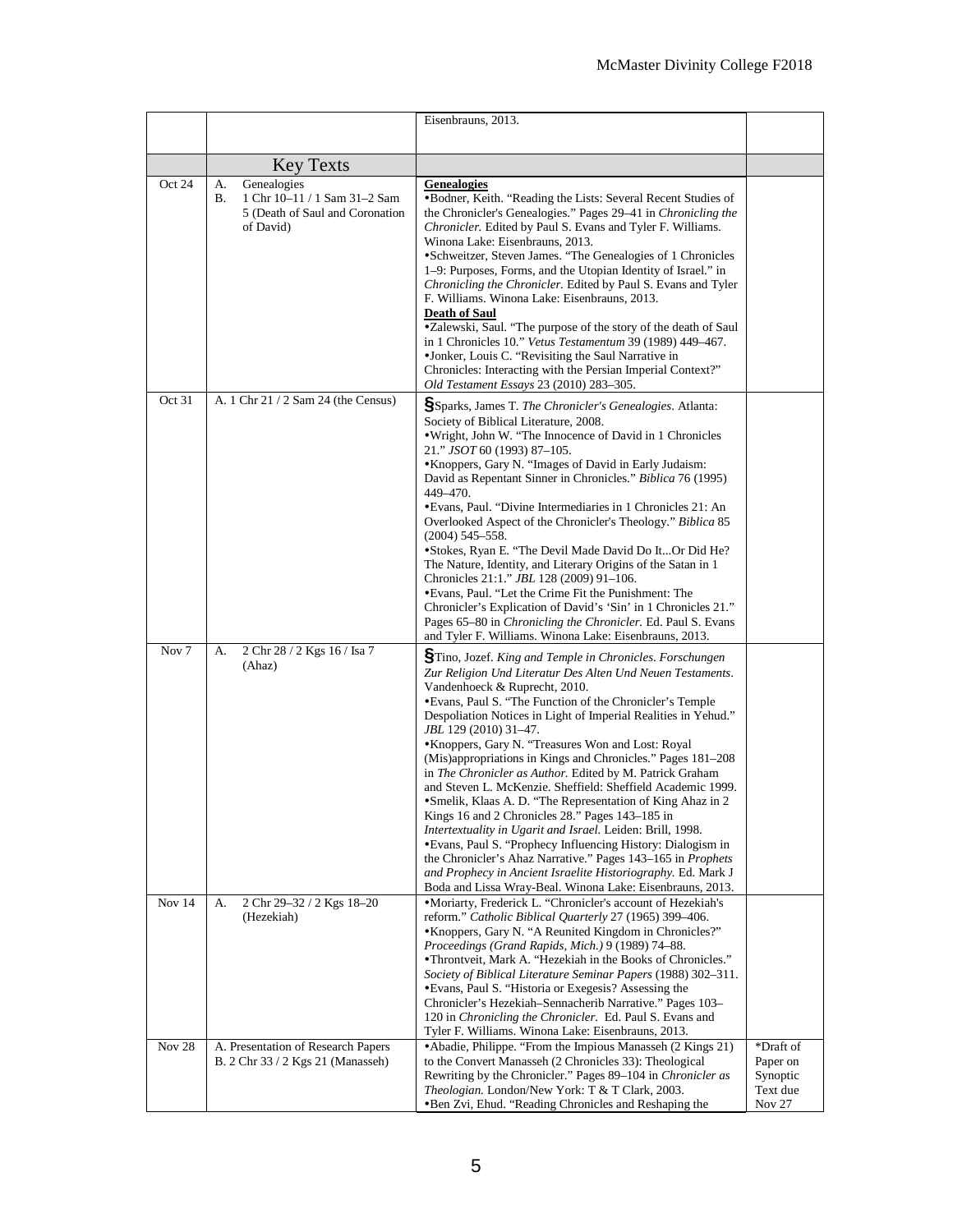|        |    |                                        | Memory of Manasseh" Pages 121-140 in Chronicling the<br>Chronicler. Ed. Paul S. Evans and Tyler F. Williams. Winona<br>Lake: Eisenbrauns, 2013.<br>•Kelly, Brian. "Manasseh in the Books of Kings and<br>Chronicles (2 Kings 21:1–18; 2 Chron 33:1–20)," Pages 131–<br>146 in Windows into Old Testament History. Ed. V. Philips<br>Long, et al. Grand Rapids: Eerdmans, 2002.                                                                                                                                                                                                                                                                                                                                                                                                                |                                              |
|--------|----|----------------------------------------|-----------------------------------------------------------------------------------------------------------------------------------------------------------------------------------------------------------------------------------------------------------------------------------------------------------------------------------------------------------------------------------------------------------------------------------------------------------------------------------------------------------------------------------------------------------------------------------------------------------------------------------------------------------------------------------------------------------------------------------------------------------------------------------------------|----------------------------------------------|
| Dec 5  | А. | 2 Chr 34-35 / 2 Kgs 22-23<br>(Josiah)  | •Ben Zvi, Ehud. "Observations on Josiah's Account in<br>Chronicles and Implications for Reconstructing the Worldview<br>of the Chronicler." Pages 89–106 in <i>Essays on Ancient Israel.</i><br>Ed. Yairah Amit, et al. Winona Lake, IN: Eisenbrauns, 2006.<br>•Talshir, Zipora. "The Three Deaths of Josiah and the Strata of<br>Biblical Historiography." VT 46 (1996) 213–236.<br>•Mitchell, Christine. "The Ironic Death of Josiah in 2<br>Chronicles." Catholic Biblical Quarterly 68 (2006) 421-435.                                                                                                                                                                                                                                                                                    | *Peer<br>review of<br>research<br>papers due |
| Dec 12 | А. | Message / Purpose of the<br>Chronicler | Freedman, David Noel. "The Chronicler's Purpose." CBQ 23<br>$(1961)$ 436-442.<br>•C. Begg, "Seeking Yahweh' and the Purpose of the<br>Chronicles," Louvain Studies 9 (1982) 128-42.<br>.R. Braun, "The Message of Chronicles: Rally 'Round the<br>Temple," Concordia Theological Monthly 42 (1971) 502-14.<br>• Schniedewind, William N. "The Chronicler as an Interpreter<br>of Scripture." Pages 158–180 in The Chronicler as Author.<br>Edited by Matt Patrick Graham and Steven L. McKenzie.<br>JSOTSup, 263. Sheffield, England: Sheffield Academic, 1999.<br>• Talshir, Zipora. "Several Canon-Related Concepts<br>Originating in Chronicles." ZAW 113 (2001) 387–403.<br>•Van Seters, John. "Creative Imitation in the Hebrew Bible."<br><i>Studies in Religion 29 (2000) 392–409.</i> | * Final<br>Paper on<br>Synoptic<br>Text due  |

### **Gender Inclusive language:**

McMaster Divinity College uses inclusive language for human beings in worship services, student written materials, and all its publications. It is expected that inclusive language will be used in chapel services and all MDC assignments. In reference to biblical texts, the integrity of the original expressions and the names of God should be respected, but you will need to use gender-inclusive language for humans, and you will need to quote from a gender-inclusive version such as the following: NRSV (1989), NCV (1991), TEV/GNB/GNT (1992), CEV (1995), NLT (1996), TNIV (2005), and the Common English Bible (CEB 2011).

#### **Disclaimer**

This syllabus is the property of the instructor and is prepared with currently available information. The instructor reserves the right to make changes and revisions up to and including the first day of class.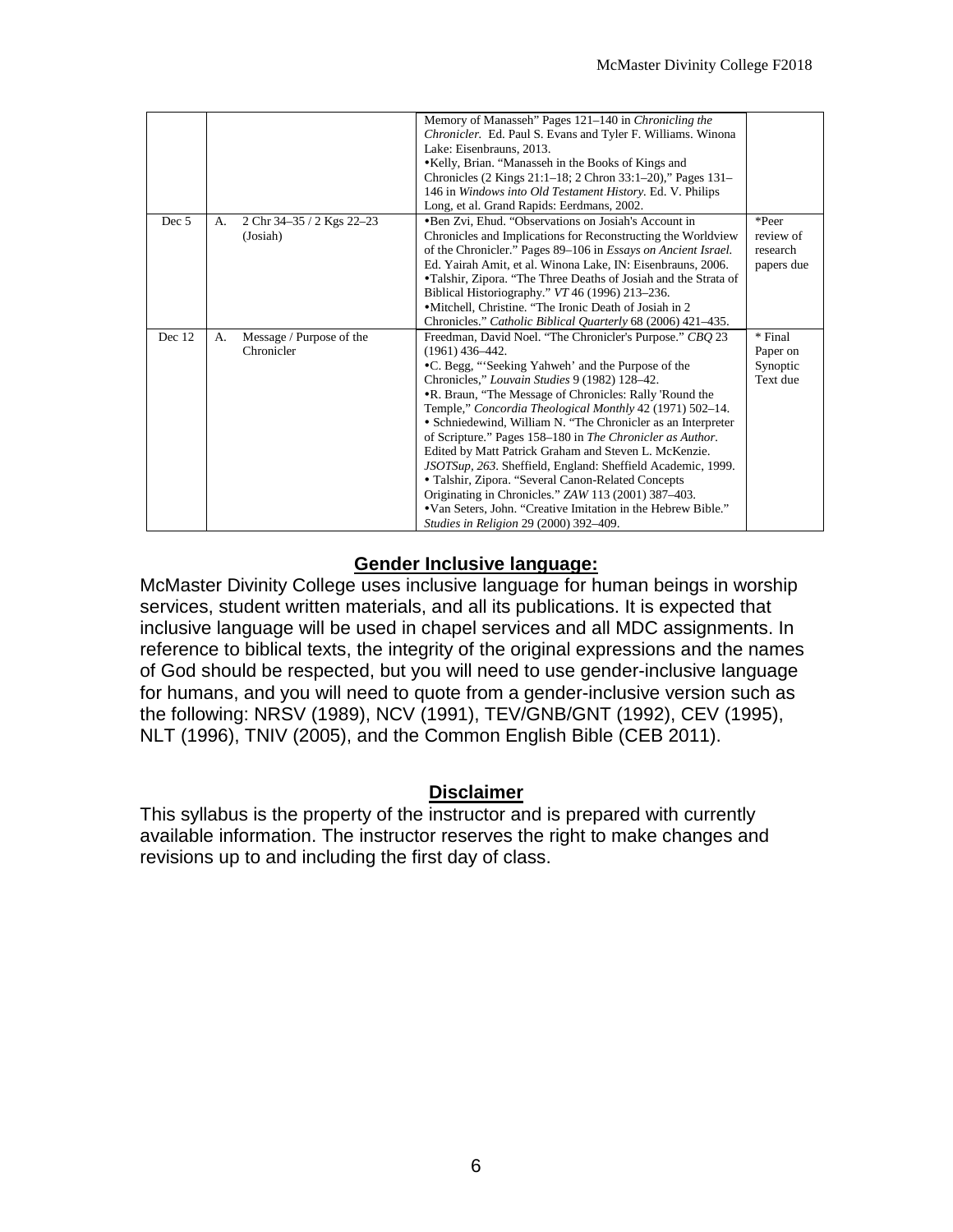### **Research Paper Evaluation**

Name: \_\_\_\_\_\_\_\_\_\_\_\_\_\_\_\_\_\_\_\_\_\_\_\_\_\_\_\_ Topic:

**I.** The next items are rated according to this scale:  $1 =$  inadequate;  $2 =$  adequate;  $3 = \text{good}$ ;  $4 = \text{very good}$ ;  $5 = \text{superior}$ .

| <b>Bibliographic consciousness</b>            | 1 2 3 4 5 |  |  |
|-----------------------------------------------|-----------|--|--|
| Range and Use of Sources                      | 1 2 3 4 5 |  |  |
| <b>Clarity in Defining Issues</b>             | 1 2 3 4 5 |  |  |
| <b>Strength of Argument</b>                   | 1 2 3 4 5 |  |  |
| <b>Awareness of Exegetical Issues</b>         | 1 2 3 4 5 |  |  |
| <b>Accuracy of Data and Assertions</b>        | 1 2 3 4 5 |  |  |
| <b>Analysis / Critical Thinking</b>           | 1 2 3 4 5 |  |  |
| Introduction (Thesis Statement / Clear Issue) | 1 2 3 4 5 |  |  |
| Development of Thesis (focus)                 | 1 2 3 4 5 |  |  |
| Literary Style (awkward, wordy, repetitive)   | 1 2 3 4 5 |  |  |
| Organization/coherence of ideas               | 1 2 3 4 5 |  |  |
| Grammar/Spelling                              | 1 2 3 4 5 |  |  |
|                                               |           |  |  |

§ Note: this is a simple evaluation tool to assist in paper assessment. The categories are not weighted equally, and thus are not added together or averaged to calculate your grade.

#### **II. The following need attention if so indicated**

□ Use inclusive language  $□$  The paper is too long/too short  $□$  Write a unified essay  $□$  Edit your paper more thoroughl □ Line spacing, Font size, Margins, Page numbers etc. need attention  $\Box$  Cite primary resources correctly/ consistently (e.g., Gen 1:26; Gen 1; etc.)

#### **III. Comments**

□ Edit your paper more thoroughly

 $\square$  The paper needs balance

□ Follow MacDiv Style quide

□ Cite secondary resources correctly/ consistently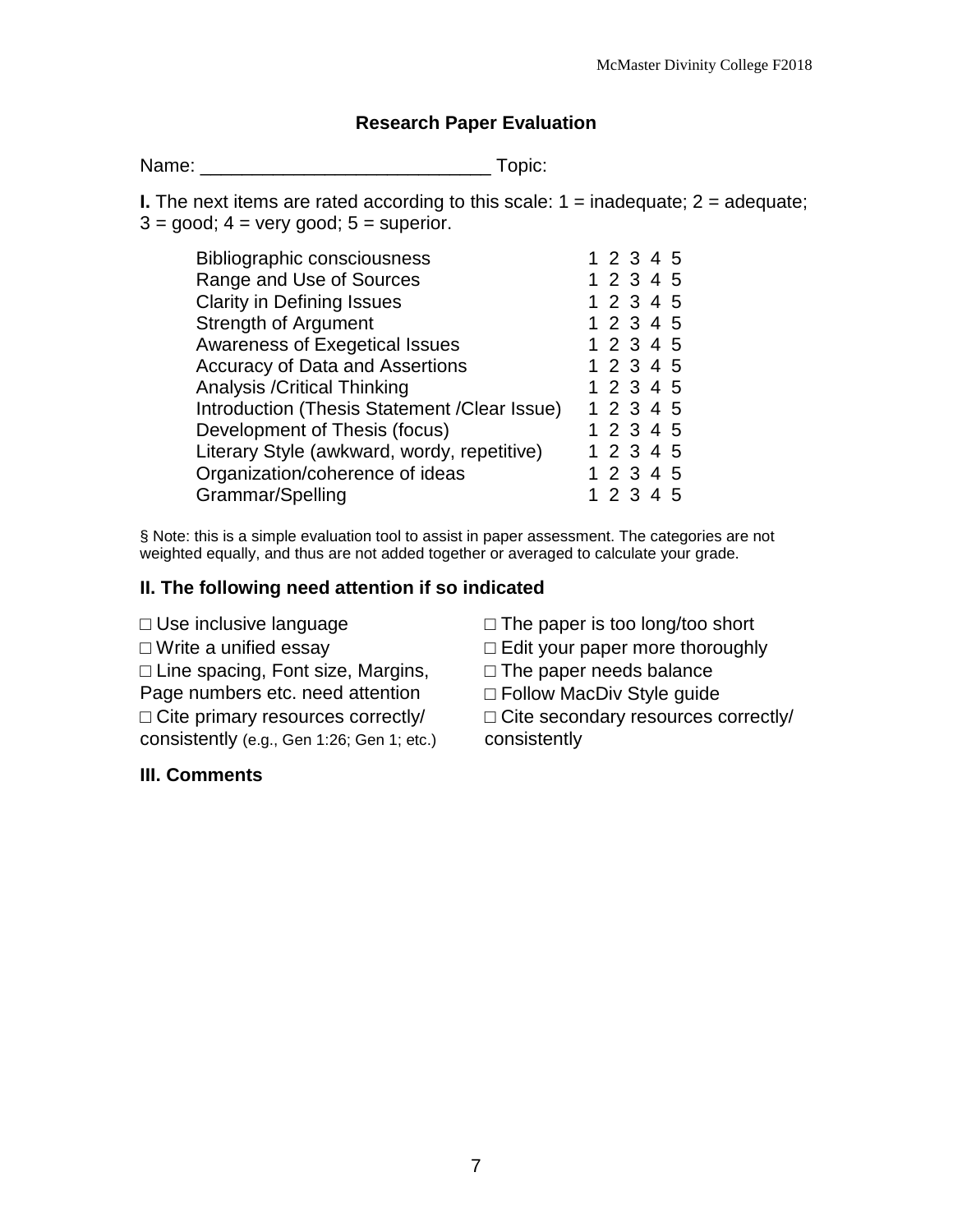#### **Select Bibliography**

*In order to aid in research preparation, topic selection or for further reading students may wish to consult the following bibliography.*

- Ackroyd, Peter R. "The Biblical Interpretation of the Reigns of Ahaz and Hezekiah," Pages 247– 259 in *In the Shelter of Elyon: Essays on Ancient Palestinian Life and Literature in Honor of G.W. Ahlstrom*. Edited by W. Boyd Barrick and John R. Spencer. JSOTSup, 31. Sheffield: JSOT Press, 1984.
- Allen, Leslie C. *The Greek Chronicles: The Relation of the Septuagint of I and II Chronicles to the Massoretic Text.* 2 vols. Supplements to Vetus Testamentum 25, 27. Leiden: Brill, 1974.
- Auld, A. Graeme. *Kings Without Privilege: David and Moses in the Story of the Bible's Kings.* Edinburgh: T&T Clark, 1994.

\_\_\_\_\_\_\_\_. "What Was the Main Source of the Books of Chronicles?" Pages 91–135 in *The Chronicler as Author*. Edited by M. Patrick Graham and Steven L. McKenzie. JSOTSup 263. Sheffield: Sheffield Academic Press, 1999.

- Balentine, Samuel E. "'You Can't Pray a Lie': Truth and Fiction in the Prayers of Chronicles," Pages 246–267 in *The Chronicler as Historian*. Edited by Matt Patrick Graham, Kenneth G. Hoglund, and Steven L. McKenzie. JSOTSup, 238*.* Sheffield, England: Sheffield Academic Press, 1997.
- Ben Zvi, Ehud. "The authority of 1–2 Chronicles in the late Second Temple period." *Journal for the Study of the Pseudepigrapha,* 3 (1988): 59–88.

\_\_\_\_\_\_\_\_. "When the Foreign Monarch Speaks," Pages 209–228 in *The Chronicler as Author*. Edited by M. Patrick Graham and Steven L. McKenzie. JSOTSup 263. Sheffield: Sheffield Academic Press, 1999.

\_\_\_\_\_\_\_\_. "The Chronicler as Historian: Building Texts," Pages 132–149 in *The Chronicler as Historian*. Edited by Matt Patrick Graham, Kenneth G. Hoglund, and Steven L. McKenzie. JSOTSup, 238 Sheffield, England: Sheffield Academic Press, 1997.

\_\_\_\_\_\_\_\_. "A Gateway to the Chronicler's Teaching: The Account of the Reign of Ahaz in 2 Chr 28,1–27." *Scandinavian Journal of the Old Testament* 7 (1993): 216–249.

\_\_\_\_\_\_\_\_. "Observations on Josiah's Account in Chronicles and Implications for Reconstructing the Worldview of the Chronicler," Pages 89–106 in *Essays on Ancient Israel*. Edited by Yairah Amit, Ehud Ben Zvi, Israel Finkelstein, and Oded Lipschits. Winona Lake, IN: Eisenbrauns, 2006.

\_\_\_\_\_\_\_\_. "A Sense of Proportion: An Aspect of the Theology of the Chronicler." *SJOT* 9 (1995): 37–51.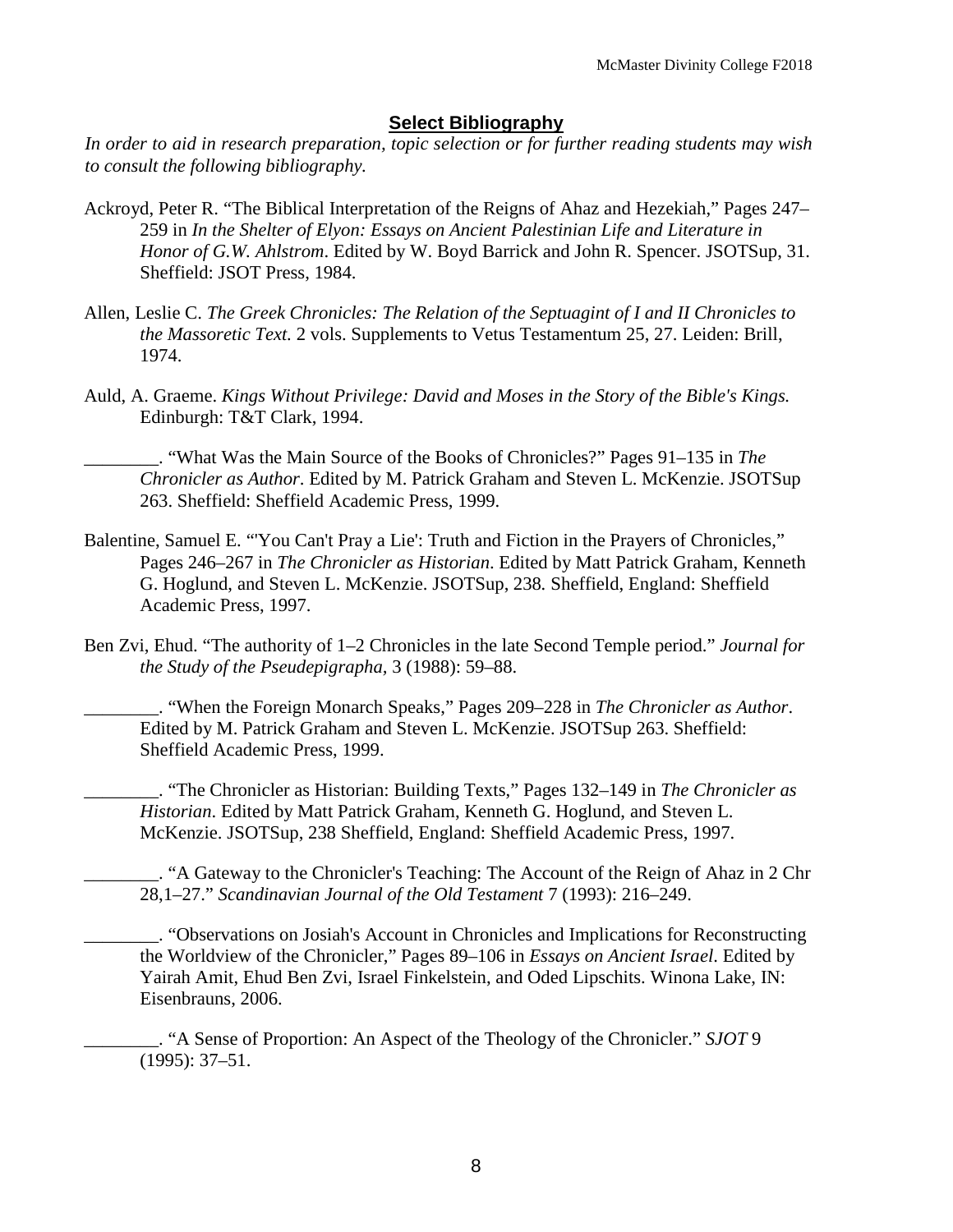Braun, Roddy L. "1 Chronicles 1–9 and the Reconstruction of the History of Israel: Thoughts on the Use of Genealogical Data in Chronicles in the Reconstruction of the History of Israel." Pages 92–106 in *The Chronicler as Historian*. Edited by Matt Patrick Graham, Kenneth G. Hoglund, and Steven L. McKenzie. JSOTSup, 238*.* Sheffield, England: Sheffield Academic Press, 1997.

\_\_\_\_\_\_\_\_. *1 Chronicles.* Word Biblical Commentary 14. Waco, Tex: Word Books, 1986.

- Curtis, E. L. and A. A. Madsen. *The Books of Chronicles.* International Critical Commentary. Edinburgh: T&T Clark, 1910.
- De Vries, Simon J. "Moses and David as cult founders in Chronicles." *Journal of Biblical Literature* 107 (1988): 619–639.
	- \_\_\_\_\_\_\_\_. *1 and 2 Chronicles.* Forms of the Old Testament Literature 11. Grand Rapids, Mich.: Eerdmans, 1989.
- Dillard, Raymond B. *2 Chronicles.* Word Biblical Commentary 15. Waco, Texas: Word, 1987.
- Duke, Rodney K. "A Rhetorical Approach to Appreciating the Books of Chronicles," Pages 100– 135 in *The Chronicler as Author*. Edited by M. Patrick Graham and Steven L. McKenzie. JSOTSup 263. Sheffield: Sheffield Academic Press, 1999.
- Dyck, Jonathan E. *The Theocratic Ideology of the Chronicler.* Biblical Interpretation, 33. Leiden; Boston: Brill, 1998.
- Evans, Paul S. "Divine Intermediaries in 1 Chronicles 21: An Overlooked Aspect of the Chronicler's Theology." *Biblica* 85 (2004): 545–558.

\_\_\_\_\_\_\_\_. "The Function of the Chronicler's Temple Despoliation Notices in Light of Imperial Realities in Yehud." *Journal of Biblical Literature* 129 (2010): 31–47.

\_\_\_\_\_\_\_\_. "Prophecy Influencing History: Dialogism in the Chronicler's Ahaz Narrative." Pages 143–65 in *Prophets and Prophecy in Ancient Israelite Historiography*. Edited by Mark J Boda and Lissa Wray-Beal. Winona Lake: Eisenbrauns, 2013.

\_\_\_\_\_\_\_\_. "Let the Crime Fit the Punishment: The Chronicler's Explication of David's 'Sin' in 1 Chronicles 21." Pages 65–80 in *Chronicling the Chronicler: The Book of Chronicles and Early Second Temple Historiography.* Edited by Paul S. Evans and Tyler F. Williams. Winona Lake: Eisenbrauns, 2013.

\_\_\_\_\_\_\_\_. "Historia or Exegesis? Assessing the Chronicler's Hezekiah-Sennacherib Narrative." Pages 103–120 in *Chronicling the Chronicler: The Book of Chronicles and Early Second Temple Historiography.* Edited by Paul S. Evans and Tyler F. Williams. Winona Lake: Eisenbrauns, 2013.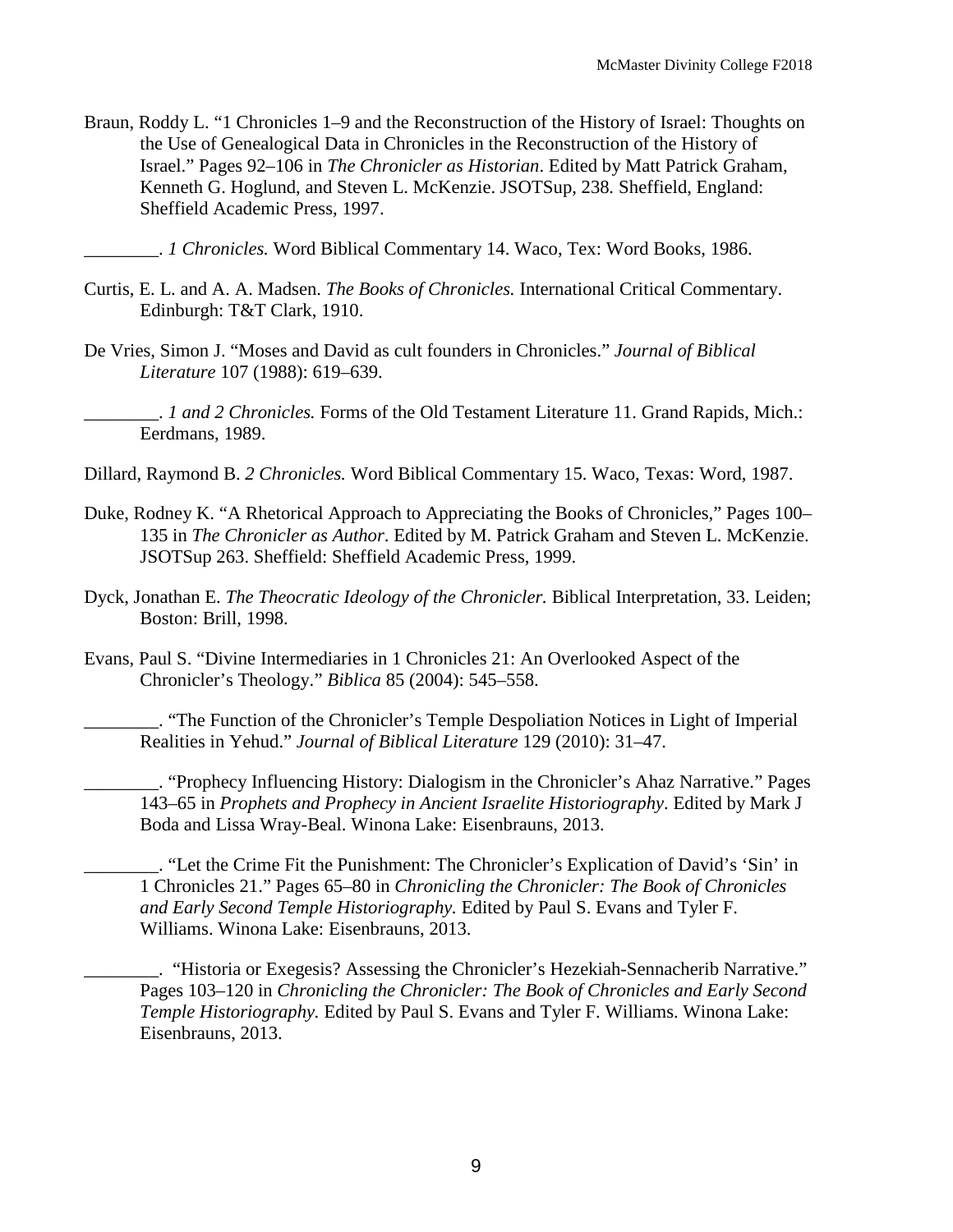\_\_\_\_\_\_\_\_. "Creating a New "Great Divide": The Exoticization of Ancient Culture in Some Recent Applications of Orality Studies to the Bible." *Journal of Biblical Literature* 136 (2017): 749–764.

- Evans, Paul S., and Tyler F. Williams, eds. *Chronicling the Chronicler: The Book of Chronicles and Early Second Temple Historiography.* Winona Lake: Eisenbrauns, 2013.
- Freedman, David Noel. "The Chronicler's Purpose." *Catholic Biblical Quarterly* 23 (1961): 436– 442.
- Gelston, Anthony. "The End of Chronicles." *Scandinavian Journal of the Old Testament* 10 (1996): 53–59.
- Graham, Matt Patrick, and Steven L. McKenzie. *The Chronicler as Author: Studies in Text and Texture.* JSOTSup, 263. Sheffield, England: Sheffield Academic Press, 1999.
- Japhet, Sara. "The Supposed Common Authorship of Chronicles and Ezra-Nehemiah Investigated Anew." *Vetus Testamentum* 18 (1968): 332–72.
- Japhet, Sara. "Conquest and Settlement in Chronicles." *Journal of Biblical Literature* 98 (1979): 205–215.

\_\_\_\_\_\_\_\_. *The Ideology of the Book of Chronicles and its Place in Biblical Thought.* Beitrèage zur Erforschung des Alten Testaments und des antiken Judentums. Bd. 9. Frankfurt am Main; New York: P. Lang, 1997.

\_\_\_\_\_\_\_\_. *The Ideology of the Book of Chronicles and its Place in Biblical Thought.* Winona Lake, Ind.: Eisenbrauns, 2009.

\_\_\_\_\_\_\_\_. "The Historical Reliability of Chronicles: The History of the Problem and Its Place in Biblical Research," Pages 117–136 in *From the Rivers of Babylon to the Highlands of Judah: Collected Studies on the Restoration Period*. Winona Lake, Indiana: Eisenbrauns, 2006.

- Johnstone, William, *1 and 2 Chronicles.* 2 vols. JSOTSup, 253–254. Sheffield, England: Sheffield Academic Press, 1997.
- Jones, Gwilym H. *1 & 2 Chronicles.* Old Testament guides. Sheffield, England: Published by JSOT Press for the Society for Old Testament Study, 1993.
- Jonker, Louis C. *Reflections of King Josiah in Chronicles: late stages of the Josiah reception in II Chr. 34f.* Textpragmatische Studien zur Literatur- und Kulturgeschichte der Hebrèaischen Bibel. Gütersloh: Gütersloher, 2003.
- Kalimi, Isaac, *An Ancient Israelite Historian: Studies in the Chronicler, His Time, Place and Writing.* Studia Semitica Neerlandica, 46. Assen: Van Gorcum, 2005.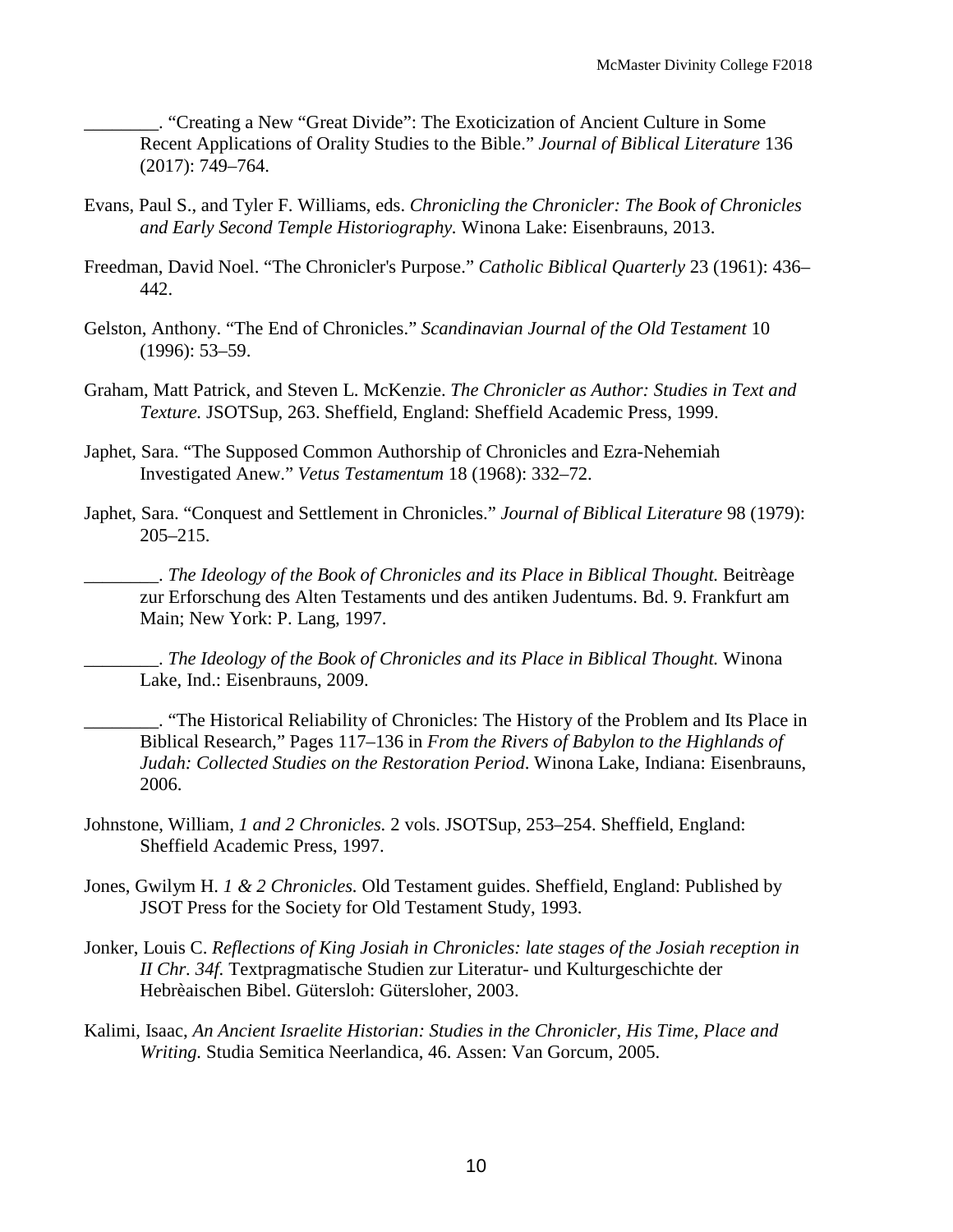\_\_\_\_\_\_\_\_. *The Reshaping of Ancient Israelite History in Chronicles.* Winona Lake, Ind.: Eisenbrauns, 2005.

\_\_\_\_\_\_\_\_. "The Date of the Book Chronicles," Pages 347–71 in *God's Word for Our World: Volume I-Biblical Studies in Honor of Simon John DeVries*. Edited by D. L. Ellens Ed. J. H. Ellens, R. P. Knierim and I. Kalimi. JSOTSup. London\NewYork: T & T Clark, 2004.

\_\_\_\_\_\_\_\_. "Was the Chronicler a Historian?," Pages 73–89 in *The Chronicler as Historian*. Edited by Matt Patrick Graham, Kenneth G. Hoglund, and Steven L. McKenzie. JSOTSup, 238*.* Sheffield, England: Sheffield Academic Press, 1997.

Klein, Ralph W. *1 Chronicles: A Commentary.* Hermeneia. Minneapolis: Fortress, 2006.

Kleinig, John W. *The Lord's Song: The Basis, Function and Significance of Choral Music in Chronicles.* JSOTSup, 156. Sheffield, England: JSOT Press, 1993.

Knoppers, Gary N. *I Chronicles.* 2 vols. Anchor Bible, 12, 12a. New York: Doubleday, 2004.

\_\_\_\_\_\_\_\_. "'To Him You Must Listen': The Prophetic Legislation in Deuteronomy and the Reformation of Classical Tradition in Chronicles." Pages 161–194 in *Chronicling the Chronicler: The Book of Chronicles and Early Second Temple Historiography* Edited by Paul S. Evans and Tyler F. Williams. Winona Lake: Eisenbrauns, 2013.

\_\_\_\_\_\_\_\_. "The City Yhwh Has Chosen": The Chronicler's Promotion of Jerusalem in Light of Recent Archaeology," Pages 307–326 in *Jerusalem in Bible and Archaeology*. Edited by Andrew G. Vaughn and Ann E. Killebrew. Atlanta: Society of Biblical Literature, 2003.

\_\_\_\_\_\_\_\_. "Hierodules, Priests, or Janitors? The Levites in Chronicles and the History of the Israelite Priesthood." *Journal of Biblical Literature* 118 (1999): 49–72.

\_\_\_\_\_\_\_\_. "Treasures Won and Lost: Royal (Mis)appropriations in Kings and Chronicles," Pages 181–208 in *The Chronicler as Author*. Edited by M. Patrick Graham and Steven L. McKenzie. JSOTSup, 263. Sheffield: Sheffield Academic Press, 1999.

\_\_\_\_\_\_\_\_. "History and Historiography: The Royal Reforms," Pages 178–203 in *The Chronicler as Historian*. Edited by Matt Patrick Graham, Kenneth G. Hoglund, and Steven L. McKenzie. JSOTSup, 238*.* Sheffield, England: Sheffield Academic Press, 1997.

\_\_\_\_\_\_\_\_. "Images of David in Early Judaism." *Biblica* 76 (1995): 449–470.

Lemke, W. "The Synoptic Problem in the Chronicler's History." *Harvard Theological Review* 58 (1965): 349–63.

McKenzie, Steven L. *1–2 Chronicles.* Abingdon Old Testament Commentaries. Nashville, TN: Abingdon, 2004.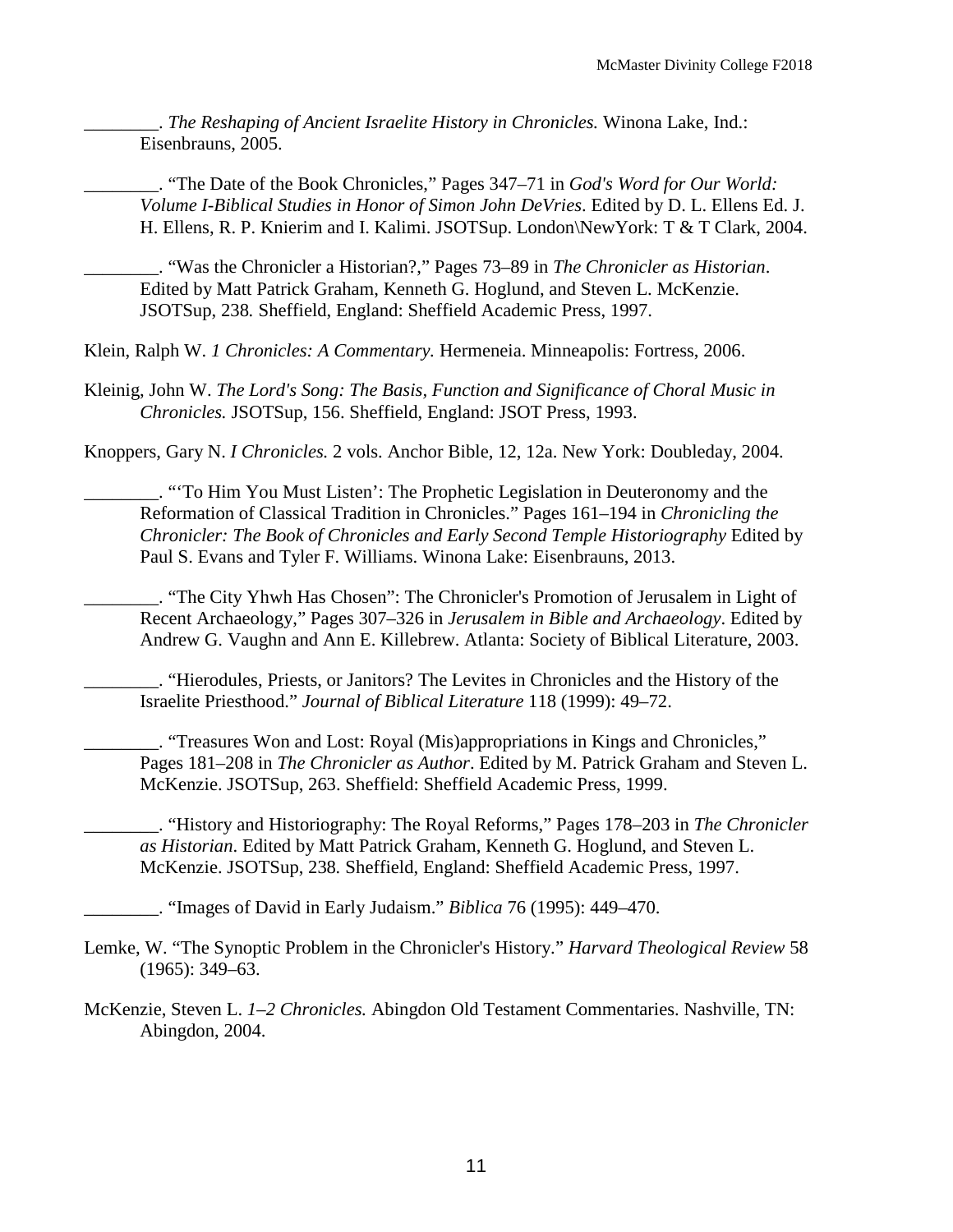\_\_\_\_\_\_\_\_. "The Chronicler as Redactor," Pages 70–90 in *The Chronicler as Author*. Edited by M. Patrick Graham and Steven L. McKenzie. JSOTSup 263. Sheffield: Sheffield Academic Press, 1999.

\_\_\_\_\_\_\_\_. *The Chronicler's Use of the Deuteronomistic History.* Harvard Semitic Monographs, 33. Atlanta: Scholars Press, 1985.

- Mitchell, Christine. "Dialogism in Chronicles," Pages 311–326 in *The Chronicler as Author*. Edited by M. Patrick Graham and Steven L. McKenzie. JSOTSup 263. Sheffield: Sheffield Academic Press, 1999.
- Newsome, James D. "Toward a New Understanding of the Chronicler and his Purposes." *Journal of Biblical Literature* 94, (1975): 201–17.
- Person, Raymond F. *The Deuteronomic History and the Book of Chronicles: Scribal works in an Oral World*. *Society of Biblical Literature ancient Israel and its literature*. Atlanta: Society of Biblical Literature, 2010.
- Peursen, Wido van and Eep Talstra. "Computer-assisted Analysis of Parallel Texts in the Bible: The Case of 2 Kings xvii–xix and its parallels in Isaiah and Chronicles" *Vetus Testamentum* 57 (2007): 45–72.
- Ploger, Otto. "Speeches and Prayers in the Deuteronomistic and Chronistic Histories," Pages 31– 46 in *Reconsidering Israel and Judah: Recent Studies on the Deuteronomistic History*. Edited by Gary N. Knoppers and J. Gordon McConville. Sources for Biblical and Theological Study, 8. Winona Lake, Ind.: Eisenbrauns,, 2000.
- Rainey, Anson F. "The Chronicler and his Sources—Historical and Geographical," Pages 30–72 in *The Chronicler as Historian*. Edited by Matt Patrick Graham, Kenneth G. Hoglund, and Steven L. McKenzie. JSOTSup, 238. Sheffield, England: Sheffield Academic Press, 1997.
- Riley, William, *King and Cultus in Chronicles: Worship and the Reinterpretation of History.* JSOTSup, 160. Sheffield: JSOT Press, 1993.
- Schniedewind, William N. *The Word of God in Transition: From Prophet to Exegete in the Second Temple Period.* JSOTSup, 197. Sheffield, England: Sheffield Academic Press, 1995.
- Schweitzer, Steven James. *Reading Utopia in Chronicles*. Library of Hebrew Bible/Old Testament studies, 442. New York: T&T Clark International, 2007.

\_\_\_\_\_\_\_\_. "The Chronicler as an Interpreter of Scripture," Pages 158–180 in *The Chronicler as Author*. Edited by M. Patrick Graham and Steven L. McKenzie. JSOTSup 263. Sheffield: Sheffield Academic Press, 1999.

Selman, Martin J. *1 Chronicles.* 2 vols. Tyndale Old Testament commentaries. Leicester, England; Downers Grove, Ill.: Inter-Varsity Press, 1994.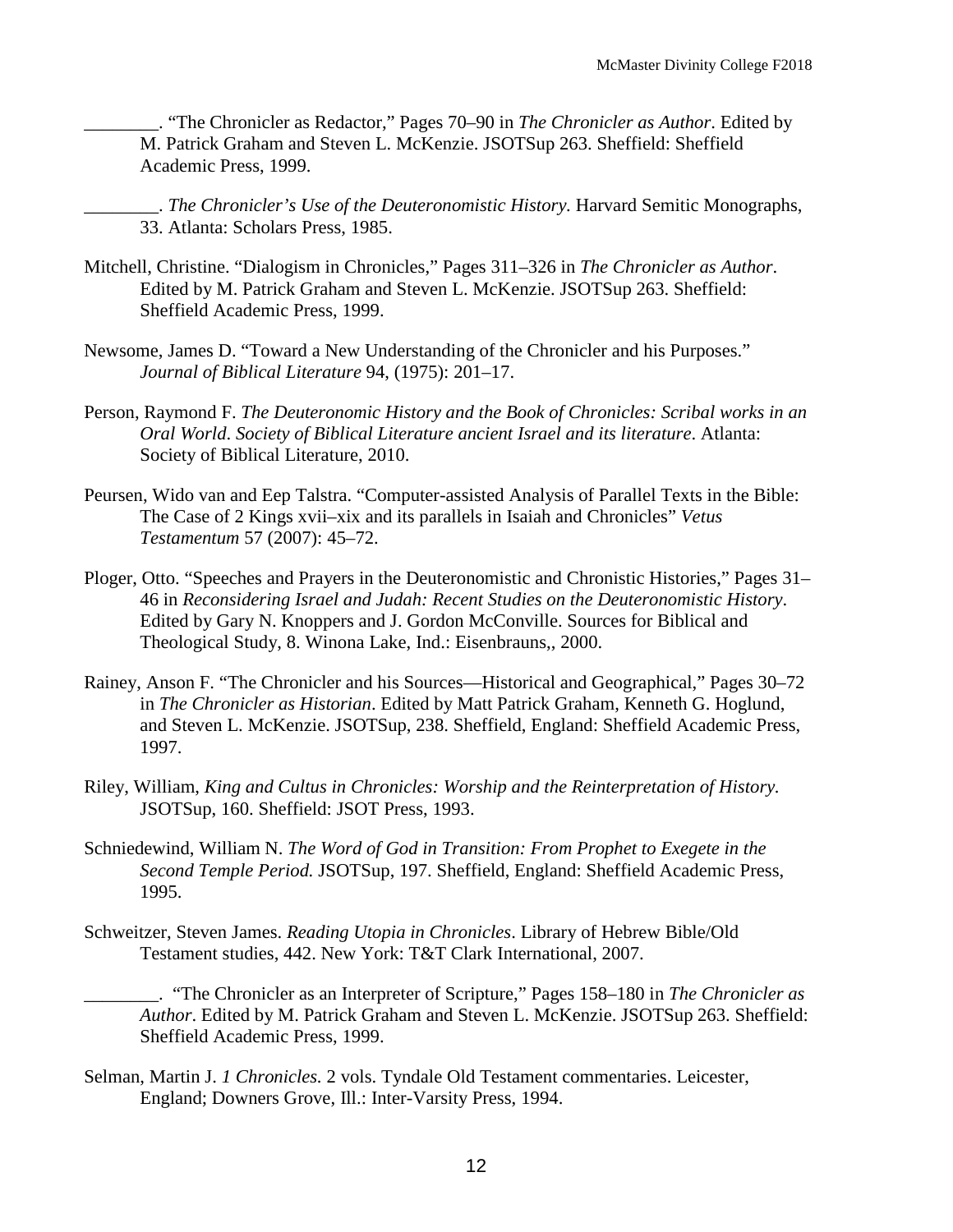\_\_\_\_\_\_\_\_. "Jerusalem in Chronicles," Pages 43–56 in *Zion, City of our God*. Edited by Richard S. Hess and Gordon J. Wenham. Grand Rapids, Mich.: Eerdmans, 1999.

- Sparks, James T. *The Chronicler's Genealogies: Towards an Understanding of 1 Chronicles, 1– 9*. Academia Biblica. Atlanta: Society of Biblical Literature, 2008.
- Talshir, D. "Several Canon-Related Concepts Originating in Chronicles." *ZAW* 113 (2001): 387– 403.
- Throntveit, Mark A. *When Kings Speak: Royal Speech and Royal Prayer in Chronicles*. Society of Biblical Literature Dissertation Series. Atlanta: Scholars Press, 1987.

\_\_\_\_\_\_\_\_. "Linguistic Analysis and the Question of Authorship in Chronicles, and Ezra-Nehemiah." *Vetus Testamentum* 32 (1982): 201–16.

- Throntveit, Mark A. "The Chronicler's Speeches and Historical Reconstruction." Pages 223–245 in *The Chronicler as Historian.* Edited by Matt Patrick Graham, Kenneth G. Hoglund and Steven L. McKenzie. JSOTSup, 238. Sheffield, England: Sheffield Academic Press, 1997.
- Tino, Jozef. *King and Temple in Chronicles*. Forschungen Zur Religion Und Literatur Des Alten Und Neuen Testaments. Vandenhoeck & Ruprecht, 2010.
- Torrey, Charles Cutler, *The Chronicler's History of Israel; Chronicles-Ezra-Nehemiah Restored to its Original Form.* New Haven: Yale University Press, 1954.
- Van Seters, John. "The Chronicler's Account of Solomon's Temple-Building: A Continuity Theme," Pages 283–300 in *Chronicler as Historian*. Sheffield, Eng: Sheffield Academic Press, 1997.
- Wallace, Howard N. "What Chronicles Has to Say about Psalms," Pages 267–293 in *The Chronicler as Author*. Edited by M. Patrick Graham and Steven L. McKenzie. JSOTSup 263. Sheffield: Sheffield Academic Press, 1999.
- Williamson, H. G. M. *Israel in the Books of Chronicles.* Cambridge; New York: Cambridge University Press, 1977.

\_\_\_\_\_\_\_\_. *1 and 2 Chronicles.* New Century Bible Commentary. Grand Rapids, Mich. Eerdmans, 1982.

\_\_\_\_\_\_\_\_. "Did the Author of Chronicles Also Write the books of Ezra and Nehemiah?" *Bible Review* 3 (1987): 56–59.

Wright, John W. "The Fight for Peace: Narrative and History in the Battle Accounts in Chronicles," Pages 150–177 in *The Chronicler as Historian*. Edited by Kenneth G. Hoglund and Steven L. McKenzie M. Patrick Graham. JSOTSup, 238. Sheffield: Sheffield Academic Press, 1997.